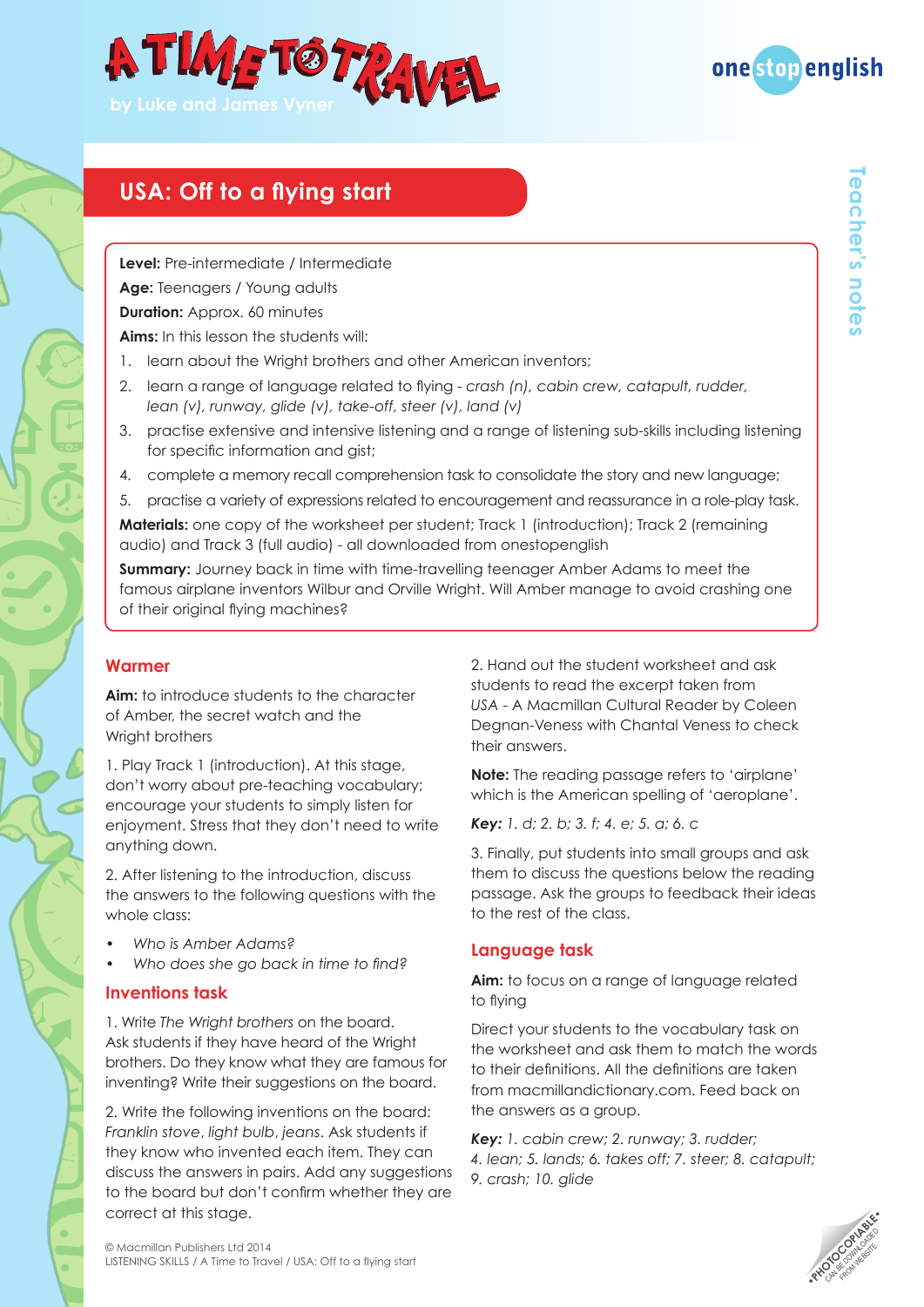



**Teacher's notes**

**Gacher's notes** 

# **USA: Off to a flying start**

### **Listening task**

**Aim:** to practise listening for gist

1. Direct students to the listening task on the worksheet and explain that they need to listen for the answers to the questions.

2. Play Track 2 (remaining audio).

*Key: 1. He needs a person her weight to help balance the flying machine; 2. The flying machine (plane) very nearly crashes.*

#### **Memory task**

**Aim:** to allow students to fully consolidate what they have heard

Put students into small groups and ask them to work together to see how much of the story they can remember.

*Key: 1. the USA; 2. nervous; 3. a boy; 4. he had a small crash / accident; 5. she will bounce; 6. to steer the plane with the rudder; 7. because the plane is heading straight towards some trees; 8. left; 9. a cowshed; 10. because she looks pale*

### **Speaking task**

**Aim:** to consolidate the meaning and use expressions related to encouragement and reassurance.

1. Tell students that they are going to do a role play on the following situation:

*Student A is going to live abroad to work or study but is feeling very nervous about it.*

*Student B is a good friend of Student A and wants to reassure them*

2. Ask the class to suggest what Student A might be worried about, for example, *money*, *making friends*, *cooking*, *missing their friends and family*. Then ask the class to suggest ways that Student B could make Student A feel better, for example, *you'll be able to find a job*, y*ou are really good at making friends, you could invite your family to visit.* Encourage students to be creative with their ideas.

3. Place the students in pairs and ask them to practise the dialogue using the expressions on the worksheet and the suggestions on the board. They should use at least three of the expressions. When they have practised, ask them to swap roles and try the dialogue again. Monitor closely offering guidance on pronunciation and intonation. Students playing the role of Student B should try to be supportive and sympathetic.

4. Ask for volunteers to present their dialogue to the class.

#### **Extension activities**

1. Place students in pairs to research one of the great American inventors mentioned in the Inventions activity. Ask each pair to prepare a short presentation on their chosen inventor to share with the class.

2. Ask students to consider what they think is the greatest invention of the last few hundred years. They should research the invention for homework and share their findings with the class.

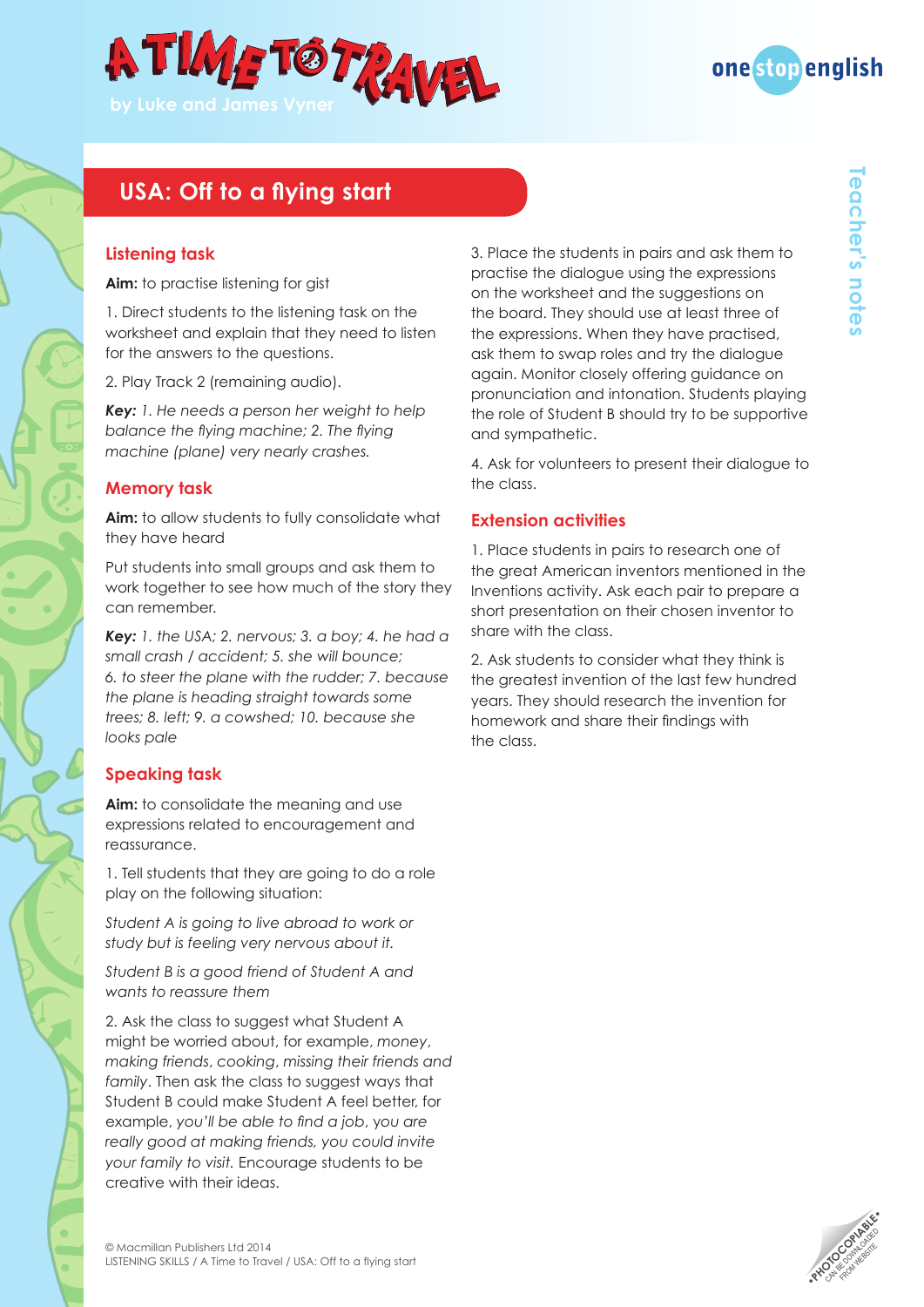



#### **Inventions task**

**Read the excerpt about American inventors and discuss the questions below.**

# American inventors

Throughout American history, there have been many great inventors – people who make something for the first time. Some inventors become national heroes because their inventions make extremely important changes to their country and also to the world. The names of some of these inventors are internationally famous.

> Adapted from *USA* (Macmillan Cultural Readers) by Coleen Degnan-Veness with Chantal Veness © Macmillan Publishers Ltd 2013

| 1741                 | 1852                            | 1873         | 1879                    | 1888              | 1891                    | 1903                            |
|----------------------|---------------------------------|--------------|-------------------------|-------------------|-------------------------|---------------------------------|
| Franklin<br>stove    | elevator                        | jeans        | light bulb              | Kodak<br>camera   | movie<br>camera         | airplane                        |
| Benjamin<br>Franklin | Elisha<br>Graves<br><b>Otis</b> | Levi Strauss | <b>Thomas</b><br>Edison | George<br>Eastman | <b>Thomas</b><br>Edison | Wilbur and<br>Orville<br>Wright |

- **1. What impact have these inventions had on our daily lives?**
- **2. What would you invent and why?**

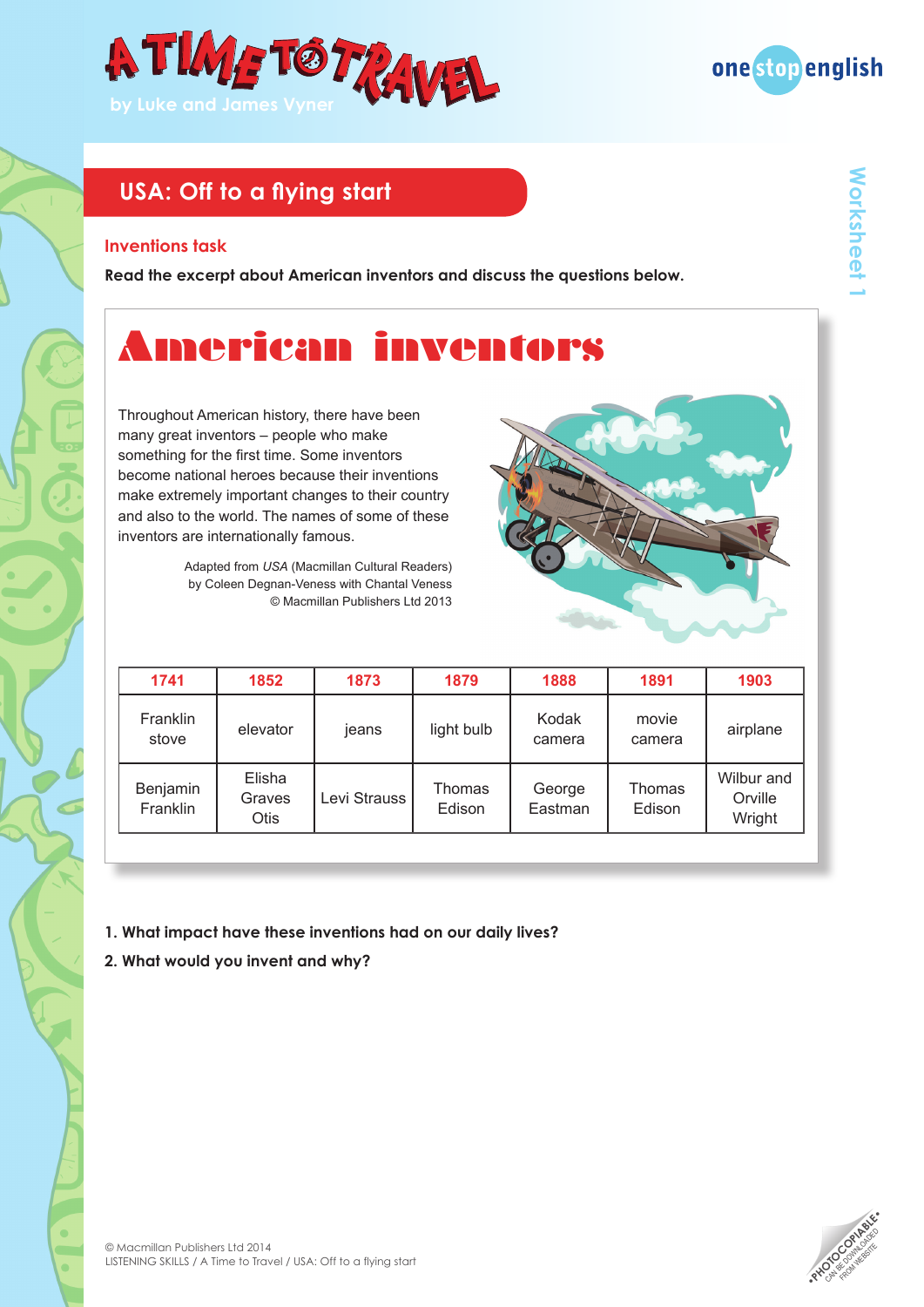



**Worksheet 2**

**Norksheet** 

## **USA: Off to a flying start**

#### **Language Task**

**Match the words in the box to the definitions below.** 

| crash(n)<br>runway                                                                                                         | cabin crew<br>glide $(v)$ | catapult<br>takes off | rudder<br>steer $(v)$ | lean(v)<br>lands(v)                                                                              |
|----------------------------------------------------------------------------------------------------------------------------|---------------------------|-----------------------|-----------------------|--------------------------------------------------------------------------------------------------|
|                                                                                                                            |                           |                       |                       |                                                                                                  |
| 1. The ________________________on a plane are the people who look after the passengers.                                    |                           |                       |                       |                                                                                                  |
| an airport.                                                                                                                |                           |                       |                       | 2. The ____________________ is a long road used by planes when they land or take off, usually at |
| 3. A _____________________ is a flat piece of wood at the back of a plane or boat that changes<br>the direction of travel. |                           |                       |                       |                                                                                                  |
| 4. To _____________________ is to move your body so it is closer to or further from something.                             |                           |                       |                       |                                                                                                  |
| 5. When a plane comes down from the sky at the end of journey it _______________                                           |                           |                       |                       |                                                                                                  |
| 6. When a plane goes up into the sky from the runway it ________________.                                                  |                           |                       |                       |                                                                                                  |
| 7. To _____________________ is to control the direction in which a vehicle moves.                                          |                           |                       |                       |                                                                                                  |

- 8. A \_\_\_\_\_\_\_\_\_\_\_\_\_\_\_\_\_\_ is a piece of equipment used for sending aircrafts into the air.
- 9. A coccurs when a vehicle hits something.
- 10. To \_\_\_\_\_\_\_\_\_\_\_\_\_\_\_\_\_\_\_\_\_\_\_ is to fly without using power, carried by the wind.

### **Listening task**

### **Listen to the story and answer the questions below.**

- 1. Why does Wilbur Wright need Amber to help him to fly?
- 2. What problem occurs on Amber's journey?

### **Memory task**

**Working in small groups, see what you can remember by answering the following questions:**

- 1. Where are Amber and her Grandad going?
- 2. How does Amber's Grandad feel before the flight?
- 3. What does Wilbur mistake Amber for?
- 4. Why is Wilbur limping?
- 5. What does Orville say will happen if Ambers falls from the flying machine?
- 6. When in the air what does Orville allow Amber to do?
- 7. Why does Amber start to panic?
- 8. What direction do they have to lean in?
- 9. What do they nearly hit?
- 10. Why does Amber's Grandad ask her if she's okay at the end of the flight?

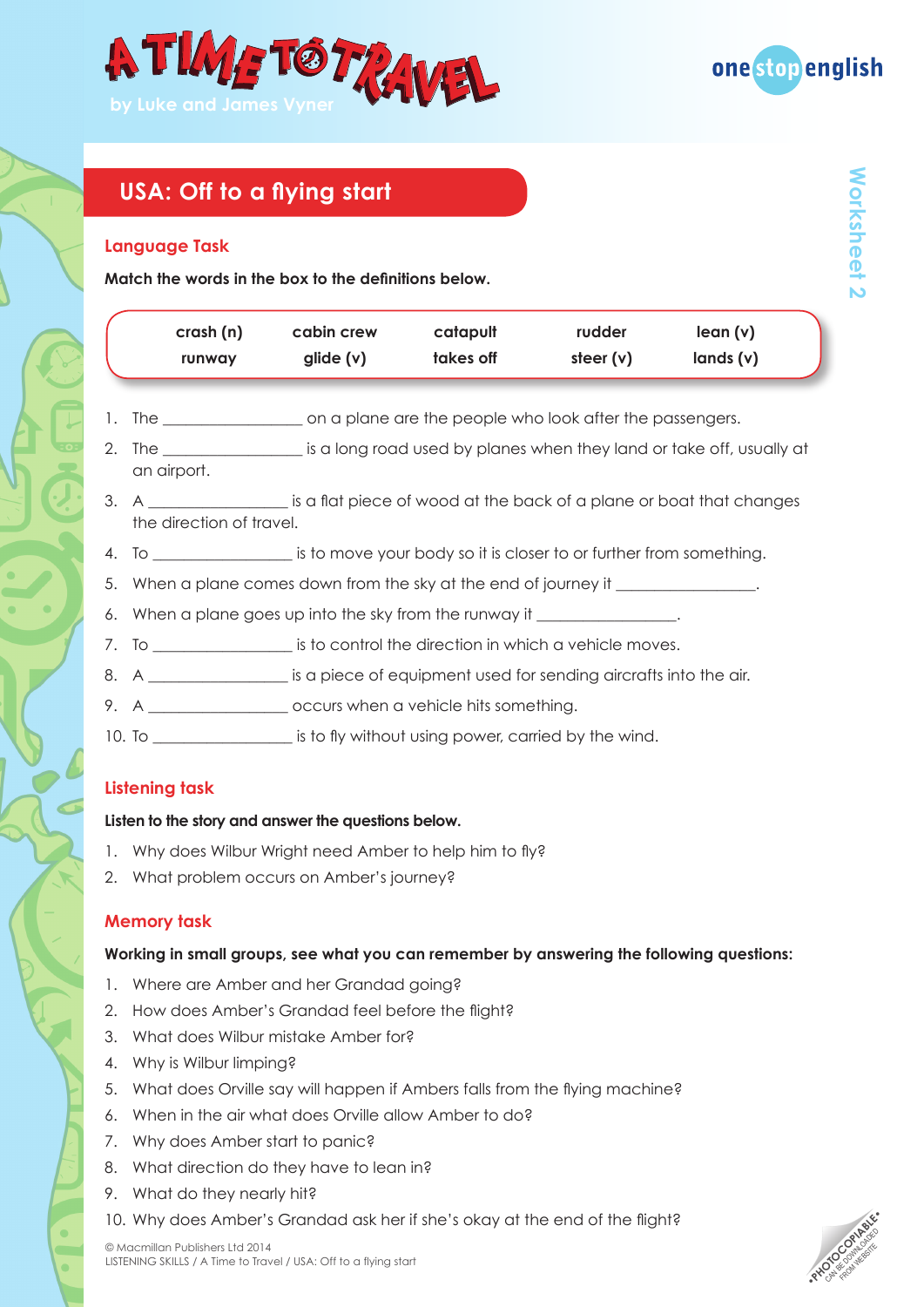



#### **Speaking task**

**Now you and your partner must create your own role play using the scenario below.** 

**Student A** is going to live abroad to work or study and is feeling very nervous about it.

**Student B** wants to reassure and Student A that everything will be OK.

- 1. Firstly, discuss with the whole class some of the things that Student A might be worried about. Then think about how Student B could reassure Student A. Be creative with your answers.
- 2. Read the expressions in the box and practise saying them aloud. Try to sound reassuring!

#### **Reassuring and encouraging**

- You'll love it
- Don't be afraid
- You'll be just fine
- There's no need to worry
- You have to take risks in life
- It will turn out alright
- Whatever you do, don't panic!
- To get through something
- 3. Practise the dialogue with your partner. You must use at least three of the expressions in the box as well as your own ideas from the class discussion. When you have finished, swap roles with your partner and try again.
- 4. If you're feeling confident, perform your dialogue to the rest of the class!

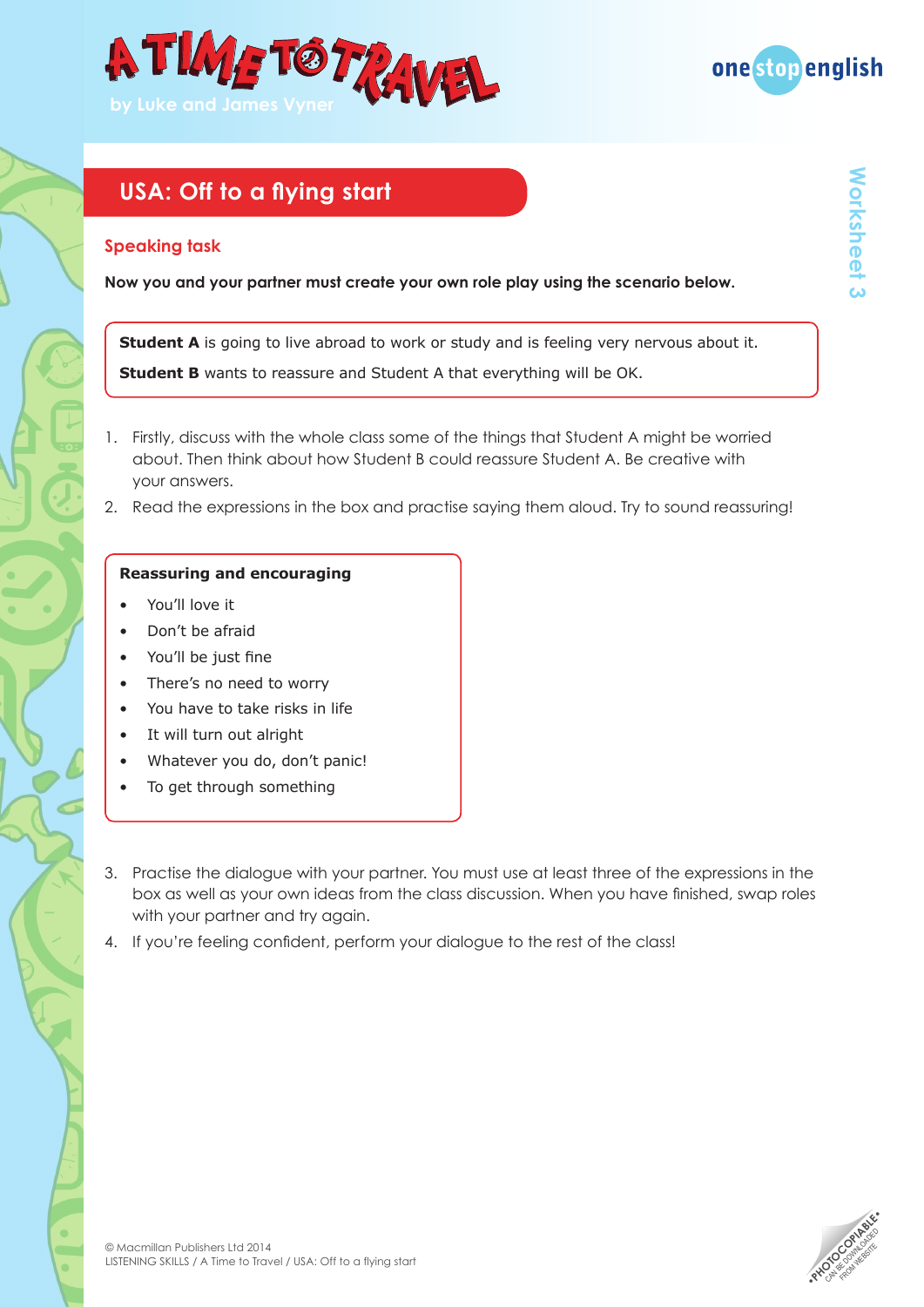



| Amber:          | Hi! I'm Amber, Amber Adams! Now keep this to yourself, but I've got<br>Track<br>something amazing to show you! OK, it's a watch! But it's not just any<br>old watch - listen to what happens when I touch it! I can use it to travel<br>⊢<br>through time to anywhere I want to go. So, what do you reckon? Are<br>you ready to come on an adventure?                  |
|-----------------|------------------------------------------------------------------------------------------------------------------------------------------------------------------------------------------------------------------------------------------------------------------------------------------------------------------------------------------------------------------------|
| Captain:        | Ladies and gentlemen this is your Captain speaking. We're due to take<br>off at any moment now and I hope you enjoy the flight.                                                                                                                                                                                                                                        |
| Amber:          | Yes! We're going to America, Grandad! We are finally going!                                                                                                                                                                                                                                                                                                            |
| <b>Grandad:</b> | Please calm down Amber, I'm feeling rather nervous.                                                                                                                                                                                                                                                                                                                    |
| Amber:          | Sorry, Grandad, I'm just excited! I didn't know flying made you<br>nervous. I always thought you were very brave.                                                                                                                                                                                                                                                      |
| <b>Grandad:</b> | I am brave! I just  Well, it's all a bit scary.                                                                                                                                                                                                                                                                                                                        |
| Captain:        | Cabin crew, prepare for take-off.                                                                                                                                                                                                                                                                                                                                      |
| <b>Grandad:</b> | You see, things have changed, it's not like it was back in the days of<br>Orville and Wilbur Wright. They invented the first aeroplane you know<br>- or flying machine as they called it. They once described flying as,<br>"birds soaring freely through space on the infinite highway of the air!"<br>I'm going to get some sleep, Amber. Wake me when we get there. |
| Amber:          | I just can't believe you're scared of flying, Grandad  Grandad?<br>He's already asleep! Hmm, the Wright brothers sound interesting.<br>I wonder                                                                                                                                                                                                                        |
| Amber:          | OK, the year is 1905 and this should be the right place. Yes! That's<br>Wilbur Wright over there, I've seen his photo on Wikipedia!                                                                                                                                                                                                                                    |
| Wilbur:         | Hmm, we just need a little extra weight from somewhere. We need<br>Track<br>more weight!                                                                                                                                                                                                                                                                               |
| Wilbur:         | Aha! You boy, you must be from the local school. Come here, you look<br>$\sim$<br>just about the right size!                                                                                                                                                                                                                                                           |
| Amber:          | I'm a girl.                                                                                                                                                                                                                                                                                                                                                            |
| Wilbur:         | Of course! How much do you weigh?                                                                                                                                                                                                                                                                                                                                      |
| Amber:          | About                                                                                                                                                                                                                                                                                                                                                                  |
| Wilbur:         | Actually, let me pick you up. Put your arms out to the sides. Yes! You're<br>the perfect weight to balance out our flying machine. Follow me!                                                                                                                                                                                                                          |
| Amber:          | Erm, OK! Why are you limping?                                                                                                                                                                                                                                                                                                                                          |
| Wilbur:         | Hmm, there was a bit of an accident the other day. However, it was<br>only a small crash and I'm pretty sure we've fixed the problem now!                                                                                                                                                                                                                              |
| Amber:          | Small crash? Erm  I don't think I want to                                                                                                                                                                                                                                                                                                                              |
| Wilbur:         | Nonsense, you'll love it! The sensation of flying is one of perfect peace<br>mixed with great excitement, if you can imagine it? Orville!                                                                                                                                                                                                                              |



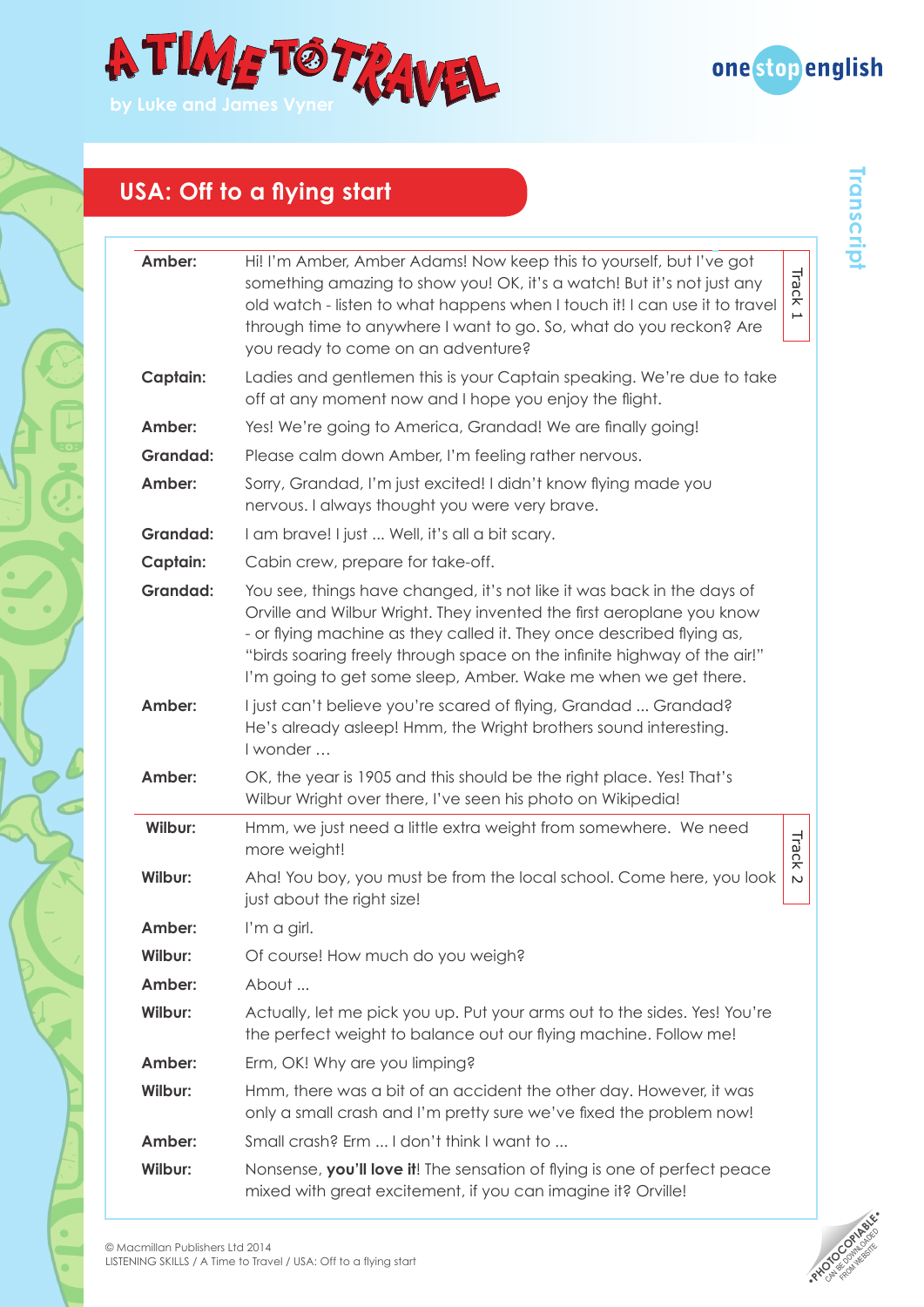



| Yes?                                                                                                                                                                                                                                            |
|-------------------------------------------------------------------------------------------------------------------------------------------------------------------------------------------------------------------------------------------------|
| This boy is the perfect weight to balance the machine, you know, so<br>we don't crash land again.                                                                                                                                               |
| I'm a girl!                                                                                                                                                                                                                                     |
| <b>Don't be afraid</b> , boy, my brother Orville will tell you what you need to do.                                                                                                                                                             |
| Hey there little guy! You'll fly with me, and my brother Wilbur will shout<br>directions from the ground using a megaphone. What's your name, boy?                                                                                              |
| Amber.                                                                                                                                                                                                                                          |
| That sure is a funny name for a boy, never mind!                                                                                                                                                                                                |
| Is this flying machine safe?                                                                                                                                                                                                                    |
| Oh, yes, yes, yes, ermm, no. Well - it's probably safe. You'll be just fine<br>because you're small enough that you'll bounce if you fall - small<br>people bounce. Everyone knows that! Now, there's no need to worry.<br>Climb up the ladder. |
| I'm not sure                                                                                                                                                                                                                                    |
| Yes you are. You have to take risks in life. Up the ladder. Good. Now<br>jump up here. Let me strap you in. Hold on tight to that lever and follow<br>my instructions. Ready for take-off, Wilbur!                                              |
| I'm starting the engine up, Orville!                                                                                                                                                                                                            |
| WE'RE ALL SET! I'LL LAUNCH THE CATAPULT!                                                                                                                                                                                                        |
| Catapult? You never said anything about a catapuuuuuuulliiittti!                                                                                                                                                                                |
| OK, Amber - that lever you're holding controls the rudder, which steers<br>the flying machine left and right. Give it a try!                                                                                                                    |
| Oh wow! This is amazing!                                                                                                                                                                                                                        |
| We are like birds soaring freely through space on the infinite highway of<br>the air! See, I told you it would turn out alright! Now we're getting close<br>to the end of the field, so let's turn sharply to the left.                         |
| Yes, Captain!                                                                                                                                                                                                                                   |
| Oh. Orville? I think I got a bit excited and I think I've broken the lever.                                                                                                                                                                     |
| ARGH! WHATEVER YOU DO, DON'T PANIC! We can still control it. We just<br>need to lean in the direction we want to go!                                                                                                                            |
| Well, can we do that right now? I mean, I know you said 'DON'T<br>PANIC', but we're heading straight towards those trees!                                                                                                                       |
| LEAN TO THE LEFT!                                                                                                                                                                                                                               |
| I can't, I'm strapped in! Help!                                                                                                                                                                                                                 |
| Quick, let me take the straps off. Now lean left!                                                                                                                                                                                               |
|                                                                                                                                                                                                                                                 |



 $\bullet$ 

ö